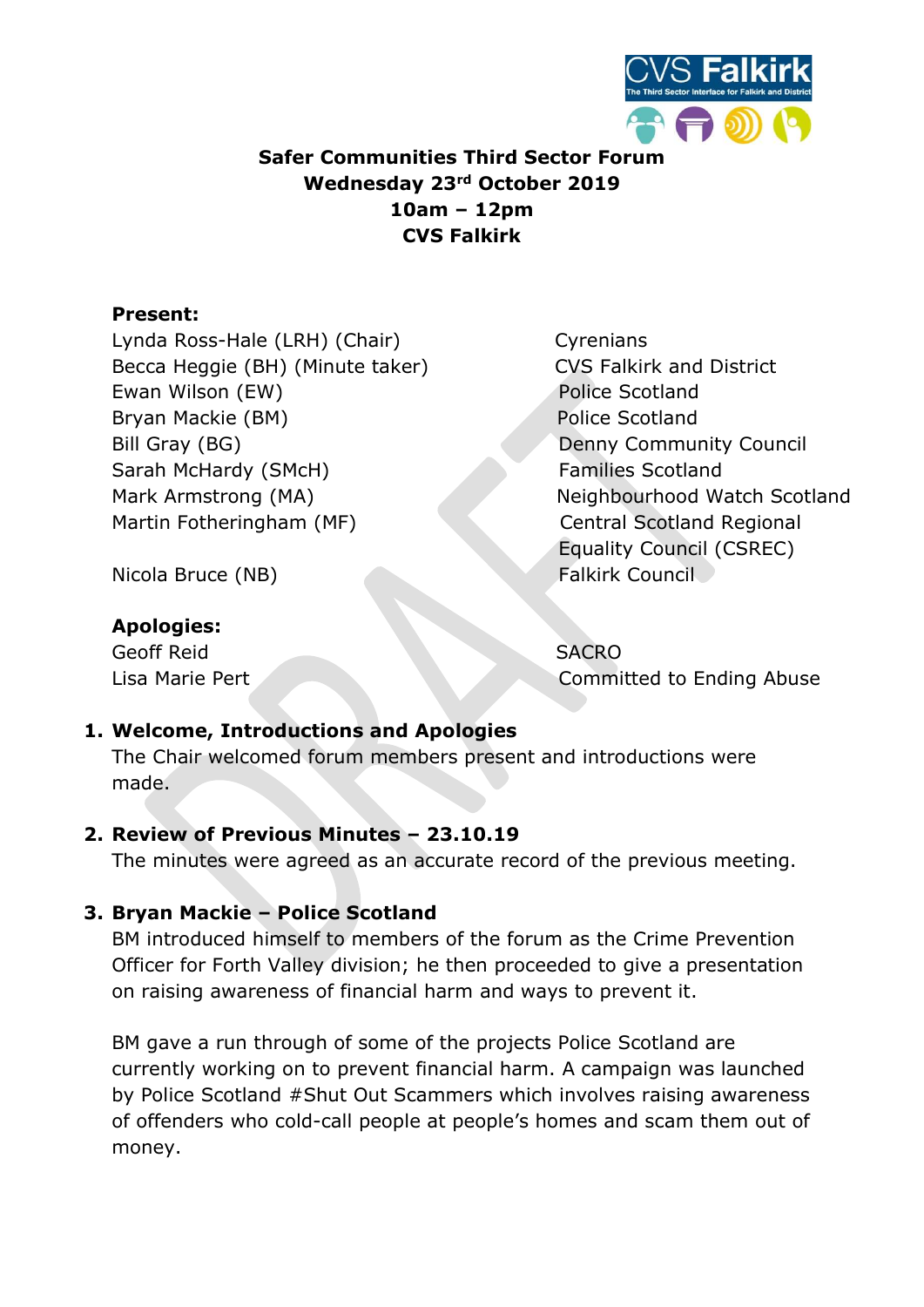

BM informed forum members the Shut Out Scammers campaign runs for the two weeks and involves providing people with numerous resources and information on doorstep crime and ways it can be prevented.

BM spoke about an increase in phone and computer scams in the Forth Valley area such as romance fraud, investment fraud and Facebook lottery wins.

The main scam Police Scotland are currently tackling is the HMRC voucher scam. This is a new scam which involves scammer's cold calling people pretending to be a member of staff at HMRC. They tell people that they owe large amounts of tax which they can only pay off through digital vouchers and gift cards, including those used for Apple's iTunes Store and Amazon.

There has also been an increase in computer scams such as as job offers, fake coupons, or cheques that say they're sponsored by SurveyMonkey they are sent by scammers using the SurveyMonkey name to trick people into sending personal information such as bank details.

BM informed forum members that TSB have recently introduced their Fraud Refund Guarantee, anyone who banks with TSB that has fell victim to fraud will have their money refunded.

BM went on to talk about the protective measures Police Scotland are currently putting in place to prevent financial harm. Police Scotland have been working with supermarkets in the Forth Valley area to raise awareness of the HMRC scam, Morrison's have put a fifty pound credit limit on any ITunes card. If a customer wants to put more credit onto the card they have to engage with a manger as to why they want a larger amount of credit.

BM began talking about the Banking Protocol which is an initiative between the police, banking institutions and Trading Standards. The aim of Banking Protocol is to identify vulnerable victims who are in the process of being defrauded of funds from their bank accounts. These crimes often involve an individual encouraging a victim to attend their bank or post office in person and withdraw or transfer cash.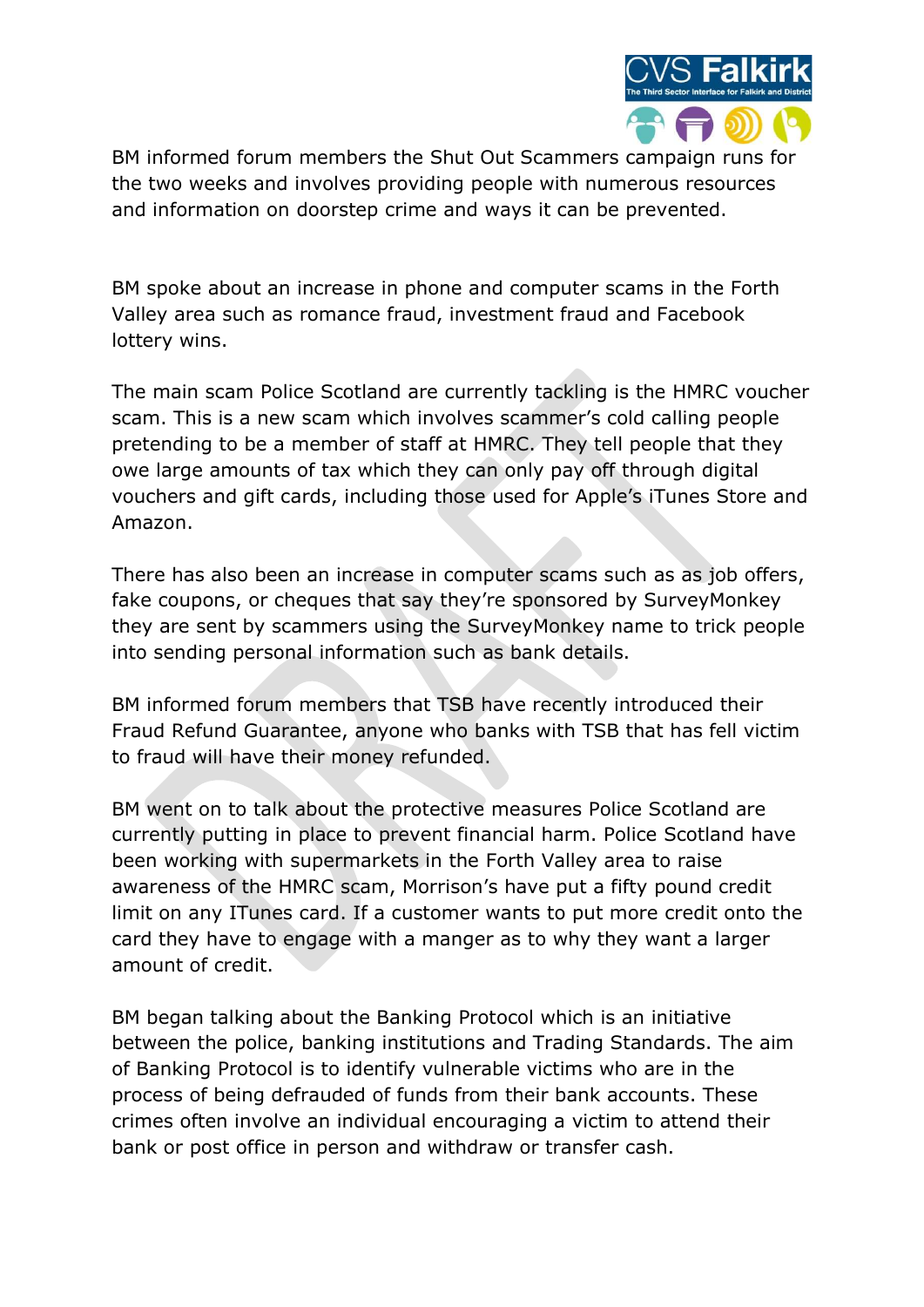

MA informed forum members that Trading Standards Scotland has put together a list of local vetted traders on their website. Schemes are Council backed and supported by Police Scotland and Citizens Advice. MA also went on to talk about True Call which is a device that blocks unwelcome callers and asks unrecognised callers to identify themselves before it puts them through.

MA informed forum members about the Friends Against Scams website currently have scheme where people can apply for a free true call device.

# 4. Nicola Bruce – Falkirk Council

NB gave a brief update on what the Community Justice Partnership are currently working on. One of their main focuses right now is communication and engagement with stakeholders to develop a new plan.

NB went on to talk about the distinction between the community justice partnership and the criminal justice service. Justice Services are there to manage and support people who have been sentenced to a community sentence, have been realised from prison with a licence condition or have opted to take up voluntary through care on leave from a short term prison sentence.

Justice Services core focus is to support an individual to address the factors that led them into offending and maximise their chances of reintegration.

Justice Services is only one part of the Community Justice Partnership; the Community Justice Partnership is made up of a collection of agencies such as Police Scotland, Central Scotland Fire and Rescue Service and the NHS.

In 2017 the Community Justice Scotland Act was introduced to transfer responsibility to agencies to reduce reoffending in the local areas. Local partnerships put in interventions that will work for their area to tackle causes of offending and also ensure disposals are proportionate and maximize changes for reintegration.

The community Justice Partnership ensures all individuals within Falkirk have an equal opportunity to live a positive life away from crime; their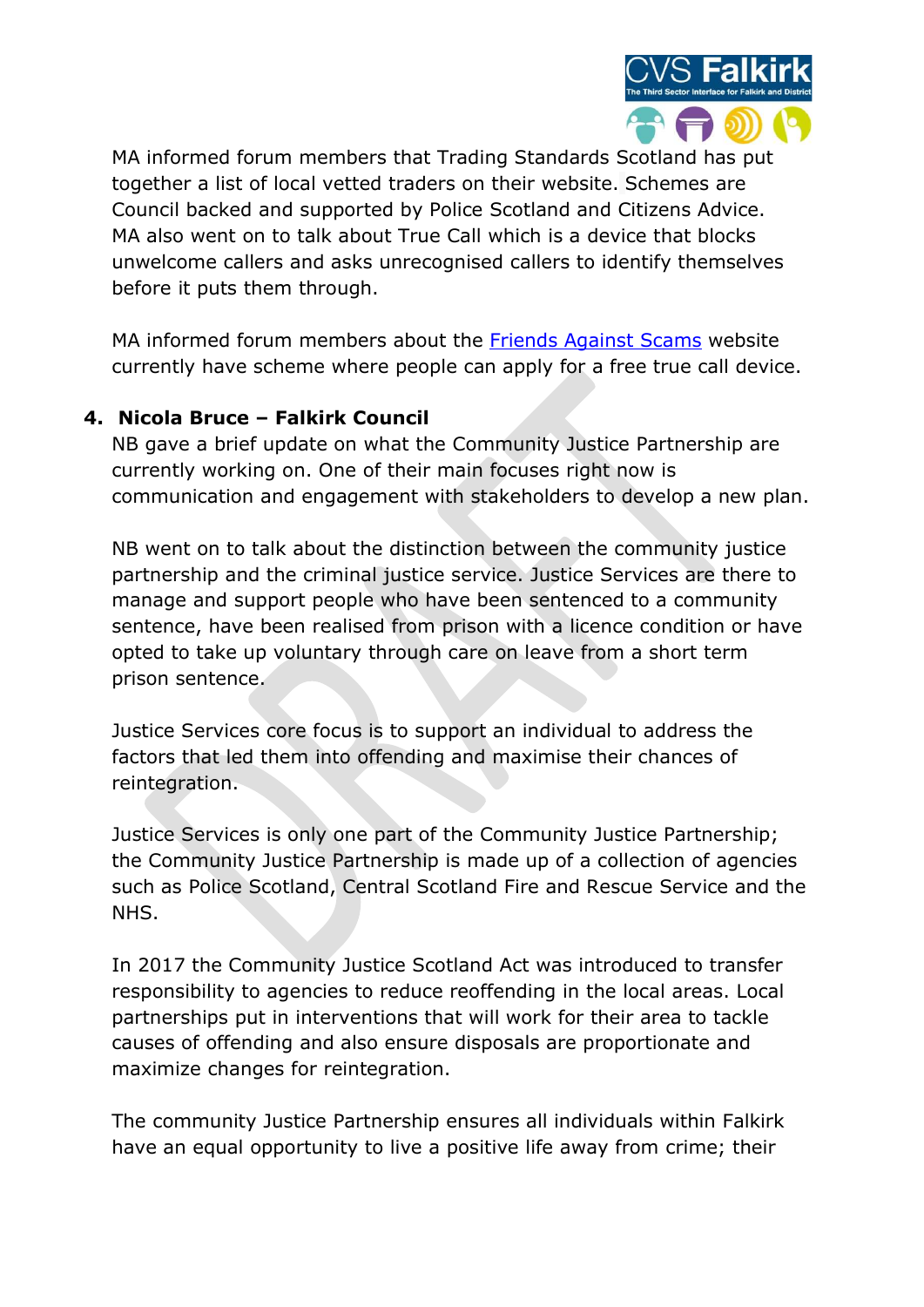

main focuses are strategic planning and bringing together all the agencies that have a stake in improving things for their community.

The Community Justice Scotland Act recognizes there is a need for prison for people who have caused serious harm in their community or pose a significant risk but also recognise that prisons are overused and used for crimes that were not proportionate. NB noted this takes individuals away from their community where they could have potentially had opportunities to address their needs.

NB informed forum members one of the main focuses for the Community Justice Partnership is moving away from short term prison sentences that would be better served in the community. The advantages of this are minimising the distribution that going in and out of prison causes to people's lives. It also looks at the factors behind peoples offending such as physical health, mental wellbeing, family life and how services can support these needs.

The Community Justice Partnership is currently reviewing their Outcomes Improvement plan to address the needs of people with convictions, victims and witnesses, families and communities. They have launched a consultation to include views on Community Justice in local communities.

Action: NB to email link to consultation to forum members.

## 5. Third Sector Partner Updates

#### 5.1 Denny Community Council

BG informed forum members he attended a community council conveners meeting recently promoting the Scottish Community Safety Network. There was a discussion at the meeting regarding the alert system which is delivered by Police Scotland and a number of other partners, Neighbourhood Watch Scotland then deliver this local safety information to individuals by text phone and email. The feedback received was the public would like to see results or responses from the alerts published by the police.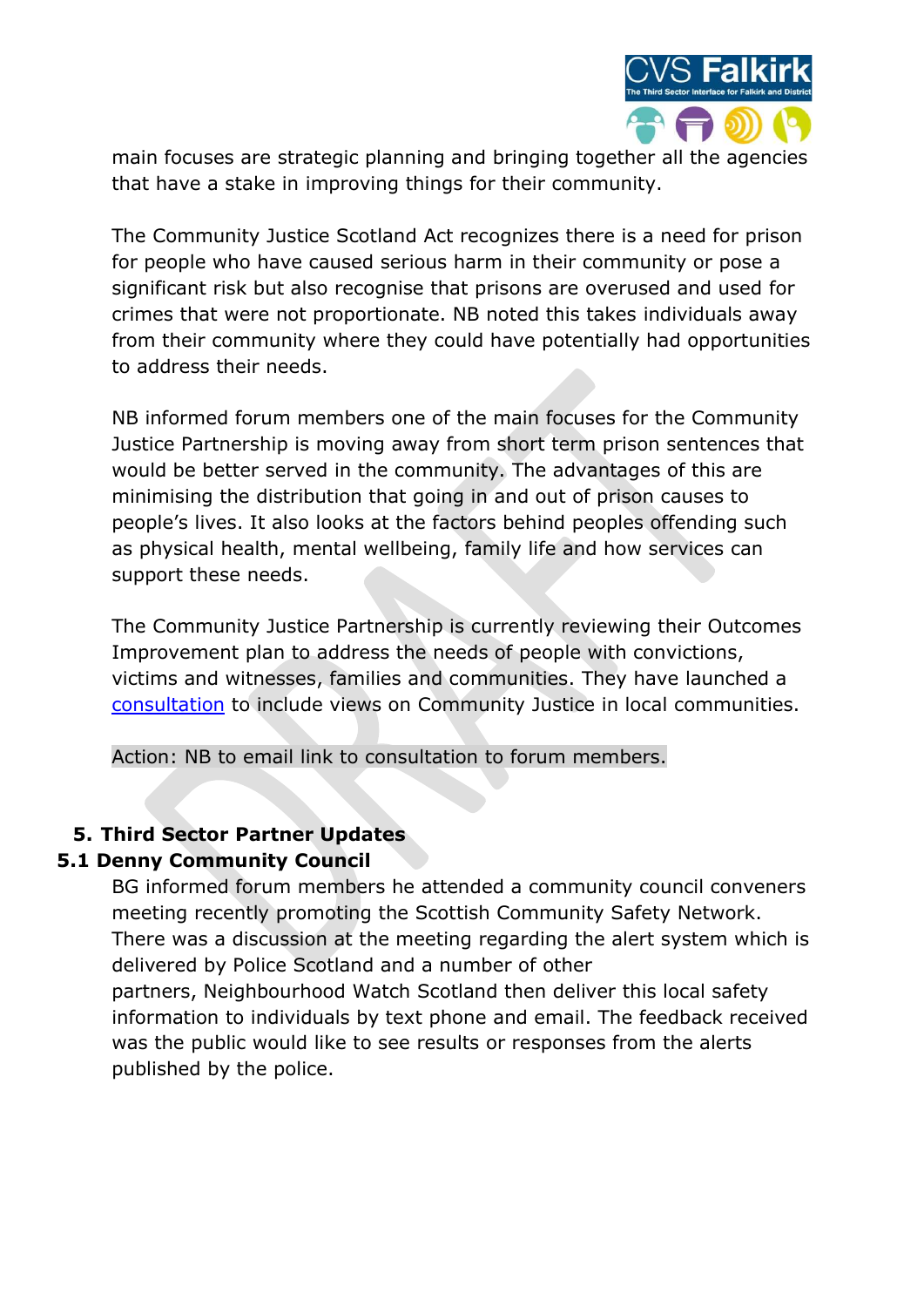

#### 5.2 Police Scotland

EW informed forum members about the free car winter road safety checks that are taking place in Falkirk outside of Halfords Unit 7, Central Retail Park, Grahams Road, Falkirk FK1 1LW in November.

EW spoke about another project Operation Alamo which runs up until November the 5th. Police Scotland and Falkirk Council are visiting all premises that are selling fireworks to make sure they have a fireworks license and all fireworks are authorized and compliant with health and safety standards. Police patrols will also monitoring areas to prevent illegal bonfires. BM noted there is an ongoing issue in local communities with illegal bonfires.

Another Project Police Scotland are working on is Operation Christmas which will be based in Falkirk town Centre and include the safety panel and Police Scotland Youth Volunteers they will be handing out leaflets and offering advice on winter safety.

#### 5.3 Families Outside

Families Outside have launched a new campaign #NoAddressInThePress with an online petition aiming to change Scottish legislation and prevent private addresses being published in the media.

A number of families using these services have reported issues where, after their family member has been sent to prison, the family name and address has been published in the press (both local and national). These issues can often include social stigmatisation, targeted harassment and child protection concerns.

Action: SM to email link to campaign to forum members.

## 5.4 Neighbourhood Watch Scotland

MA introduced himself as the new Community Development Officer for Neighbourhood Watch Scotland after a period of 30 years working for Police Scotland. MA informed forum members over 750 people in Falkirk have signed up for the alert system. Neighbourhood alert system is a service which posts warnings of scams and doorstep crime locally.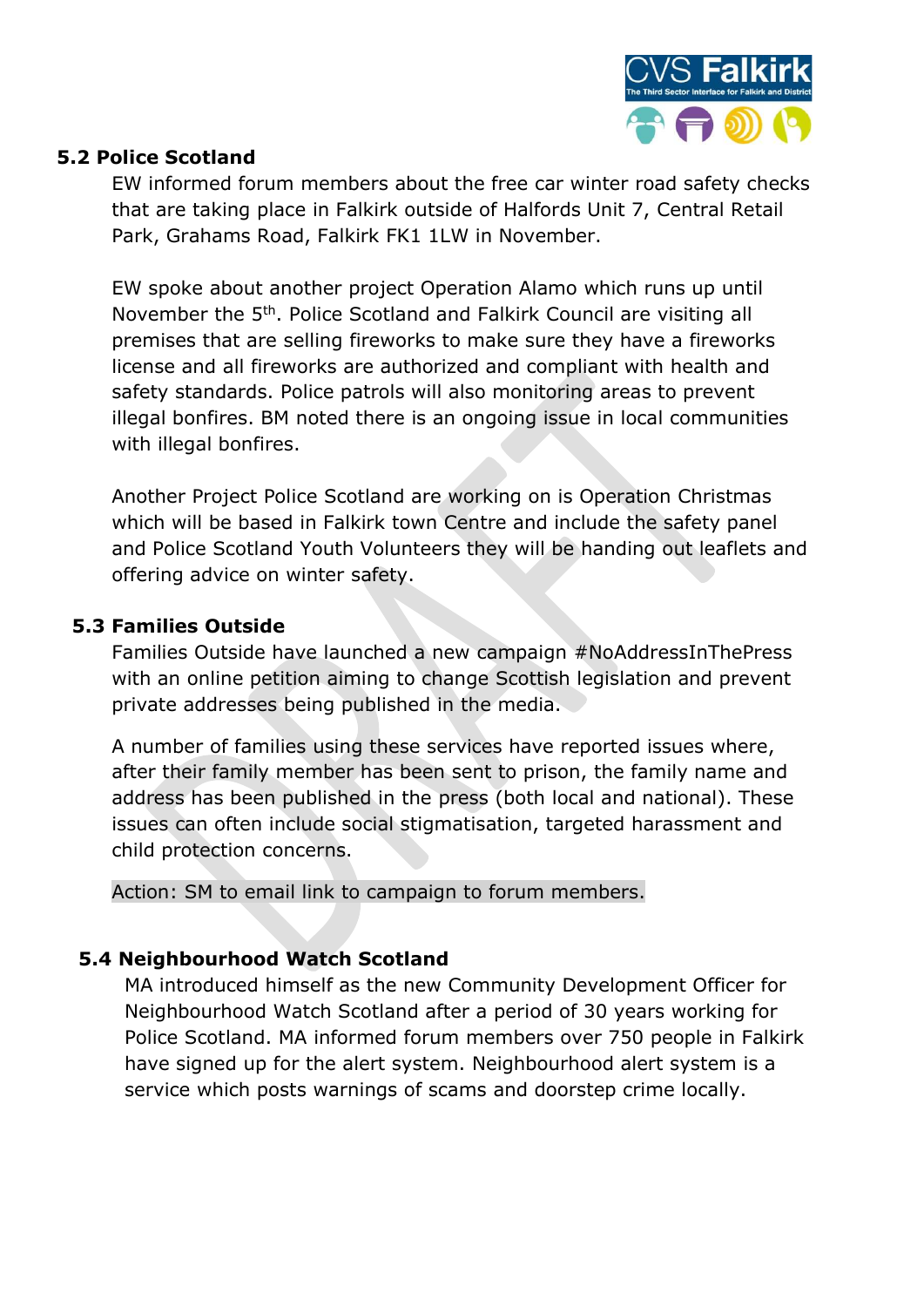

#### 5.5 CSREC

MF informed forum members the majority of the people CSREC engage with are from an ethnic minority background and often find it difficult to engage with statutory bodies such as the police and council. MF highlighted there is often barriers such as language and culture. MF informed forum members he is keen to try and get the community groups and networks he works with to engage with the alert system.

MF informed forum members hate crime and discrimination is still an ongoing issue and requested that this be added as an agenda item for future Safer Communities forums.

#### 5.6 Cyrenians

Cyrenians deliver a number of services for people from a diverse range of backgrounds. They support people to build confidence and skills and support people to become part of their communities.

Cyrenians are currently raising visual awareness about positive work that can be done being part of a community pay back order. LRH noted the floral clock has been a massive positive in raising awareness.

Cyrenians services in Falkirk have moved to Arnotdale House, Dollar Park, Camelon Road, Falkirk, FK1 5SQ. LHR noted Cyrenians social enterprise café is now open 5 days a week; the café is closed on a Tuesday and Wednesday.

Cyrenains have rooms available for letting out for weddings, training, conferences and events and as part of their social enterprise they provide reduced rates to community groups.

#### 6. AOCB

None.

#### 7. Date of the Next Meeting

The date of the next meeting is Wednesday  $15<sup>th</sup>$  January 2020, 10am -12pm at CVS Falkirk and District offices, Unit 6, Callendar Business Park, Callendar Road, Falkirk, FK1 1XR

#### www.cvsfalkirk.org.uk | 01324 692 000 | info@cvsfalkirk.org.uk | @CVSFalkirk

CVS Falkirk and District is a Company Limited by Guarantee in Scotland No. SC085838 | Scottish Charity No. SC000312 | Registered office: Unit 6, Callendar Business Park, Callendar Road, Falkirk, FK1